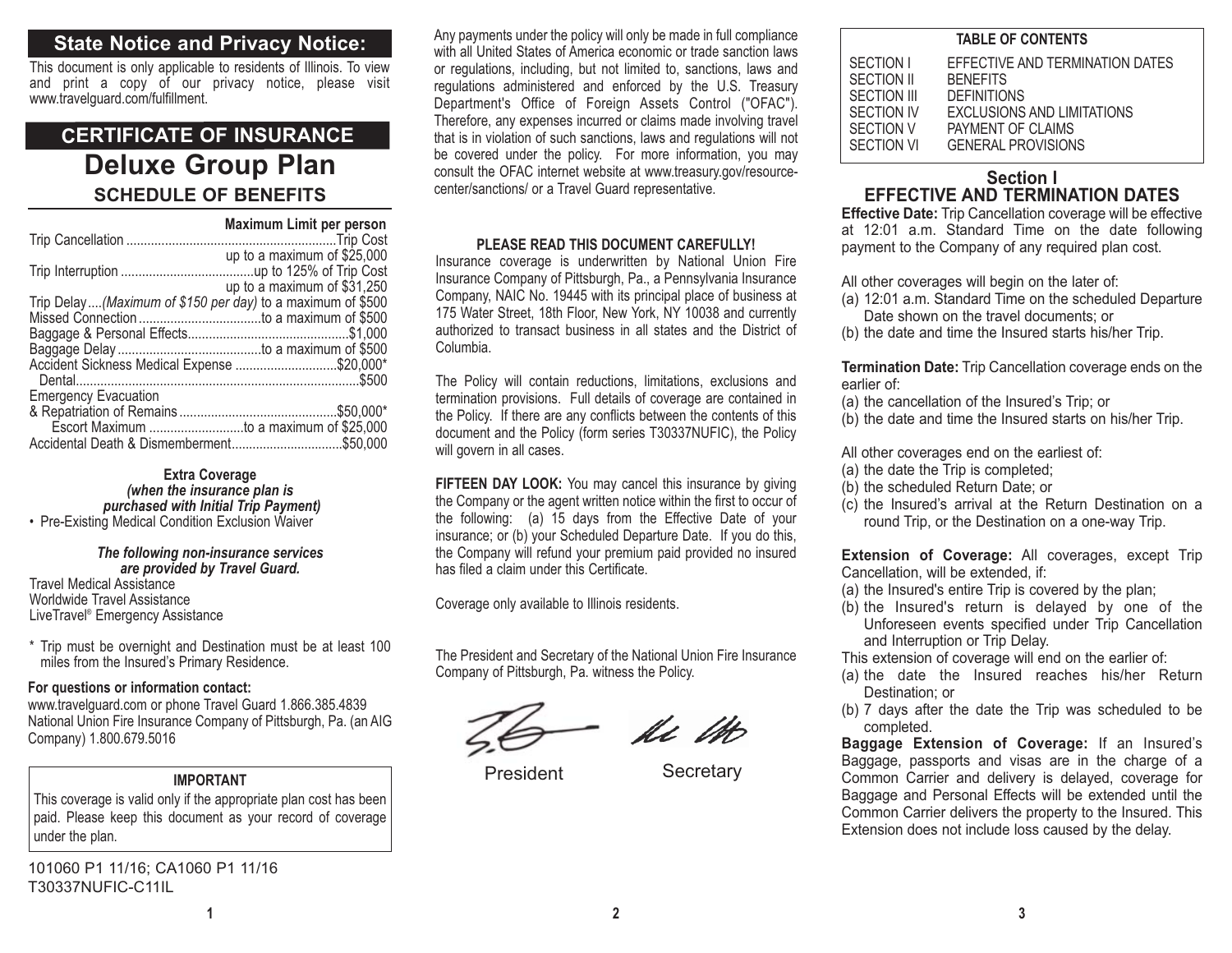## **Section II - BenefitsTRIP CANCELLATION AND INTERRUPTION**

The Company will reimburse the Insured a benefit, up to the Maximum Limit shown in the Schedule or Declarations Page if an Insured cancels his/her Trip or is unable to continue on his/her Trip due to any of the following Unforeseen events:

- (a) Sickness, Injury or death of an Insured, Family Member, Traveling Companion or Business Partner;
	- (1) Sickness or Injury of an Insured, Traveling Companion or Family Member traveling with the Insured must be so disabling as to reasonably cause a Trip to be canceled or interrupted or which results in medically imposed restrictions as certified by a Physician at the time of Loss preventing continued participation in the Trip;
	- (2) Sickness or Injury of a Family Member not traveling with the Insured. Such disability must be so disabling as to reasonably cause a Trip to be canceled or interrupted and must be certified by a Physician;
	- (3) Sickness or Injury of the Business Partner must be so disabling as to reasonably cause the Insured to cancel or interrupt the Trip to assume daily management of the business. Such disability must be certified by a Physician;
- (b) Inclement Weather causing delay or cancellation of travel;
- (c) Strike causing complete cessation of travel services at the point of departure or Destination;
- (d) the Insured's Primary Residence being made Uninhabitable or Inaccessible by Natural Disaster, vandalism or burglary;
- (e) the Insured or Traveling Companion is hijacked, quarantined, subpoenaed or required to serve on a jury:
- (f) a Terrorist Incident in a City listed on the Insured's itinerary within 30 days of the Insured's scheduled arrival;
- (g) the Insured or Traveling Companion is involuntarily terminated or laid off through no fault of his or her own provided that he or she has been an active employee for the same employer for at least 1 year. Termination must occur following the effective date of coverage. This provision is not applicable to temporary employment, seasonal employment, independent contractors or self-employed persons;
- (h) the Insured and/or Traveling Companion is involved in or delayed due to an traffic accident, substantiated by a police report, while en route to the Insured's Destination.

#### **SPECIAL NOTIFICATION OF CLAIM**

The Insured must notify Travel Guard as soon as reasonably possible in the event of a Trip Cancellation or Interruption claim. If the Insured is unable to provide cancellation notice within the required timeframe, the Insured must provide proof of the circumstance that prevented timely notification.

**Trip Cancellation Benefits**: The Company will reimburse the Insured for Forfeited, prepaid Trip Cost up to the Maximum Limit shown in the Schedule or DeclarationsPage for Trips that are canceled prior to the scheduled Departure due to any of the Unforeseen events shown above.

**Trip Interruption Benefits:** The Company will reimburse the Insured up to the Maximum Limit shown in the Schedule or Declarations Page for Trips that are interrupted due to the Unforeseen events shown above for: (a) Unused portion of nonrefundable, prepaid insured Trip

- Cost, and
- (b) additional transportation expenses incurred by the Insured, either
	- (1) to the Return Destination; or
	- (2) from the place that the Insured left the Trip to the place that the Insured may rejoin the Trip; or
- (c) additional transportation expenses incurred by the Insured to reach the original Trip Destination if the Insured is delayed and leaves after the Departure Date.

However, the benefit payable under (b) and (c) above will not exceed the cost of economy airfare or the same class as the Insured's original ticket, less any refunds paid or payable, by the most direct route.

#### **SINGLE OCCUPANCY BENEFIT**

The Company will reimburse the Insured, up to the Trip Cancellation and Trip Interruption Maximum Limits shown in the Schedule or Declarations Page, for the additional cost incurred during the Trip as a result of a change in the per person occupancy rate for prepaid, nonrefundable travel arrangements if a person booked to share accommodations with the Insured has his/her Trip canceled or interrupted due to any of the Unforeseen events shown in the Trip Cancellation and Trip Interruption section and the Insured does not cancel.

## **TRIP DELAY**

The Company will reimburse the Insured up to the Maximum Limit shown in the Schedule or Declarations Page for Reasonable Additional Expenses until travel becomes possible to the originally scheduled Destination, if the Insured's Trip is delayed 6 or more consecutive hours and prevents the Insured from reaching the intended Destination as a result of a cancellation or delay of his/her Trip for one of the Unforeseen events listed below:

- (a) Injury or Sickness of the Insured or Traveling Companion;
- (b) Common Carrier delay;
- (c) the Insured's or Traveling Companion's lost or stolen passports, travel documents or money;
- (d) the Insured or Traveling Companion is quarantined;
- (e) Inclement Weather which prohibits Insured's departure;

Incurred expenses must be accompanied by receipts.

This benefit is payable for only one delay per Insured, per Trip.

If the Insured incurs more than one delay in the same Trip the Company will reimburse the Insured for the delay with the largest benefit up to the Maximum Limit shown in the Schedule or Declarations Page.

**The Insured Must:** Contact Travel Guard as soon ashe/she knows his/her Trip is going to be delayed more than 6 hours.

## **MISSED CONNECTION**

If, while on a Trip, the Insured misses a Trip departure resulting from cancellation or delay of 3 or more hours of all regularly scheduled airline flights due to Inclement Weather or Common Carrier caused delay, the Company will reimburse the Insured up to the Maximum Limit shown in the Schedule or Declarations Page for:

- (a) additional transportation expenses incurred by the Insured to join the departed Trip; and
- (b) pre-paid, non-refundable Trip payments for the Unused portion of the Trip.

The Common Carrier must certify the delay of the regularly scheduled airline flight.

## **BAGGAGE & PERSONAL EFFECTS**

The Company will reimburse the Insured, up to the Maximum Limit shown in the Schedule or Declarations Page subject to the special limitations shown below, for Loss, theft or damage to the Insured's Baggage, personal effects, passports, travel documents, credit cards and visas during the Insured's Trip.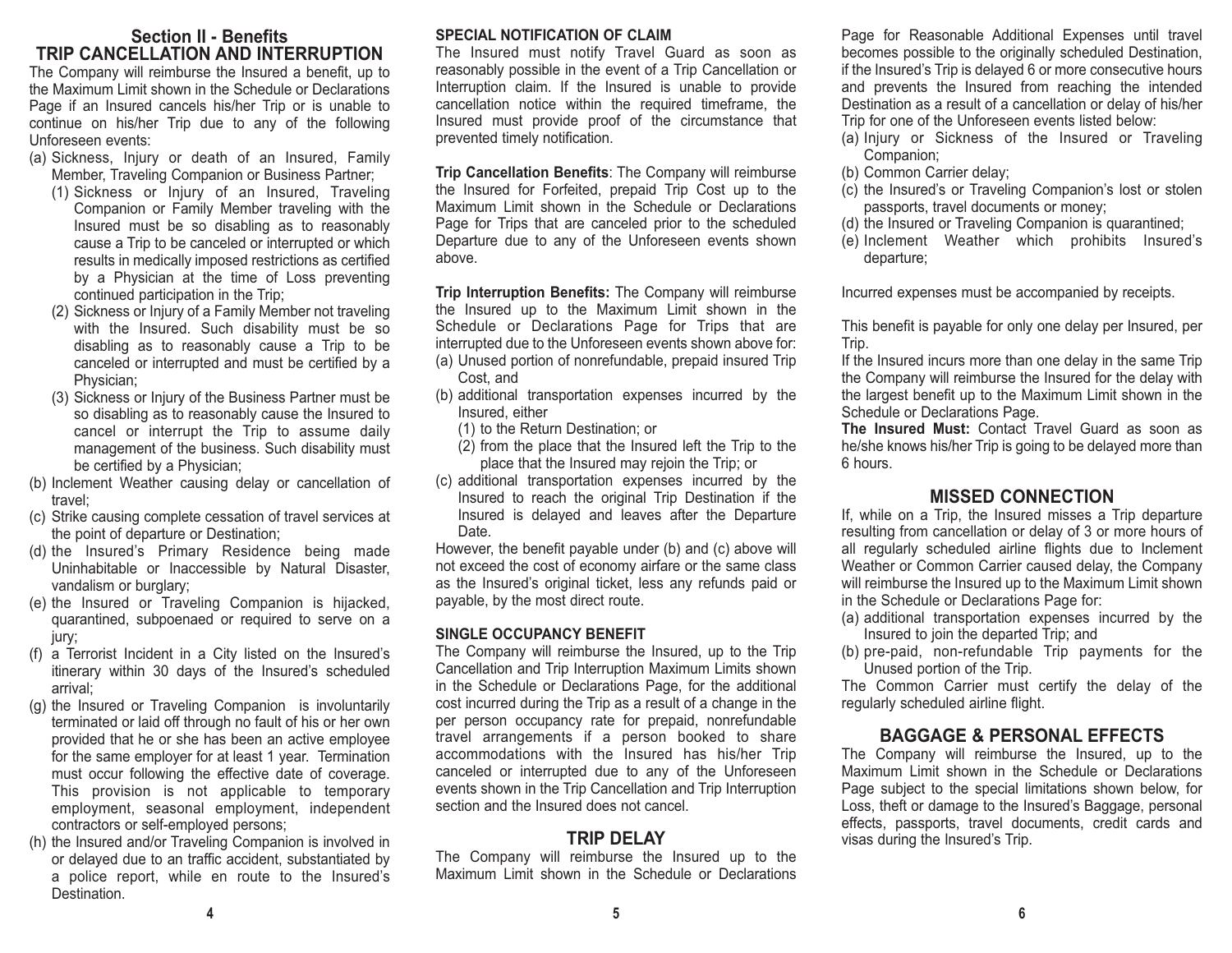#### **Special Limitations:**

The Company will reimburse the Insured up to:

- \$500 for the first item and thereafter
- \$250 per each additional item
- • \$500 aggregate on all Losses to: jewelry, watches, furs, cameras and camera equipment, camcorders, computers, electronic devices, including but not limited to: lap top computers, cell phones, electronic organizers and portable CD players.

Items over \$150 must be accompanied by original receipts.

The Company will pay the lesser of:

- (a) the cash value (original cash value less depreciation) as determined by the Company or
- (b) the cost of replacement.

The Company may take all or part of the damaged Baggage at the appraised or agreed value. In the event of a Loss to a pair or set of items, the Company may at its option:

- (a) repair or replace any part to restore the pair or set to its value before the Loss; or
- (b) pay the difference between the cash value of the Baggage before and after the Loss.

The Company will only pay for Loss due to unauthorized use of the Insured's credit cards if the Insured hascomplied with all requirements imposed by the issuing credit card companies.

## **BAGGAGE DELAY**

If the Insured's Baggage is delayed or misdirected by the Common Carrier for more than 24 hours while on a Trip, the Company will reimburse the Insured up to the Maximum Limit shown in the Schedule or DeclarationsPage for the purchase of Necessary Personal Effects. Necessary Personal Effects do not include jewelry, perfume and alcohol. Incurred expenses must be accompanied by receipts. This benefit does not apply if Baggage is delayed after the Insured has reached his/her Return Destination.

## **ACCIDENT SICKNESSMEDICAL EXPENSE BENEFIT**

If, while on a Trip, an Insured suffers an Injury or Sickness that requires him or her to be treated by a Physician, the Company will pay a benefit for Reasonable and Customary Charges, up to the Maximum Limit shown in the Schedule or Declarations Page. The Company will reimburse the Insured for Medically Necessary Covered Expenses incurred to treat such Injury or Sickness within one year of the date of the accident that caused the Injury or the onset of the Sickness provided the initial documented treatment was received from a Physician during the Trip. The Injury must first occur or the Sickness must first begin while on an overnight Trip with a Destination of at least 100 miles from the Insured's Primary Residence, while covered under the Policy.

## **Covered Expenses:**

The Company will reimburse the Insured for:

- •services of a Physician or registered nurse (R.N.);
- •Hospital charges;
- •X-rays;
- •local ambulance services to or from a Hospital;
- artificial limbs, artificial eyes, artificial teeth or other prosthetic devices;
- • the cost of emergency dental treatment only during a Trip limited to the Maximum Limit shown in the Schedule or Declarations Page. Coverage for emergency dental treatment does not apply if treatment or expenses are incurred after the Insured has reached his/her Return Destination, regardless of the reason. The treatment must be given by a Physician or dentist.

**Advance Payment:** If an Insured requires admission to a Hospital, Travel Guard will arrange advance payment, if required. Hospital confinement must be certified as Medically Necessary by the onsite attending Physician.

## **EMERGENCY EVACUATIONAND REPATRIATION OF REMAINS**

The Company will pay for Covered Emergency Evacuation Expenses incurred due to an Insured's Injury or Sickness that occurs while he or she is on a Trip. Benefits payable are subject to the Maximum Limit shown in the Schedule or Declarations Page for all Emergency Evacuations due to all Injuries from the same accident or all Sicknesses from the same or related causes during an overnight Trip with a Destination of at least 100 miles from the Insured'sPrimary Residence.

**Covered Emergency Evacuation Expenses** are the Reasonable and Customary Charges for necessary Transportation, related medical services and medical supplies incurred in connection with the Emergency Evacuation of the Insured. All Transportation arrangements made for evacuating the Insured must be by the most direct and economical route possible and required by the standard regulations of the conveyance transporting the Insured.

Expenses for Transportation must be:

- (a) ordered by the onsite attending Physician who must certify that the severity of the Insured's Injury or Sickness warrants his or her Emergency Evacuation and adequate medical treatment is not locally available; and
- (b) authorized in advance by Travel Guard. In the event the Insured's Injury or Sickness prevents prior authorization of the Emergency Evacuation, Travel Guard must be notified as soon as reasonably possible.

The Company will also pay a benefit for reasonable and customary expenses incurred for an escort's transportation and accommodations subject to the Escort Maximum Limit shown in the Schedule or Declarations Page if an onsite attending Physician recommends in writing that an escort accompany the Insured.

**Special Limitation:** In the event Travel Guard could not be contacted to arrange for Emergency Evacuation, benefits are limited to the amount the Company would have paid had the Company or its authorized representative been contacted.

## **Emergency Evacuation** means:

- (a) Transportation from the place where the Insured is Injured or sick to the nearest adequate licensed medical facility where appropriate medical treatment can be obtained; and/or
- (b) Transportation from a local medical facility to the nearest adequate licensed medical facility to obtain appropriate medical treatment if the onsite attending Physician certifies that additional Medically Necessary treatment is needed but not locally available; and the Insured is medically able to travel; and/or
- (c) Transportation to the adequate licensed medical facility nearest the Insured's home to obtain further medicaltreatment or to recover, after being treated at a local licensed medical facility, and the onsite attending Physician determines that the Insured is medically able to be transported.

Advanced authorization by Travel Guard is needed for (a), (b) and (c) above.

## **ADDITIONAL BENEFIT**

In addition to the above covered expenses, if the Company has previously evacuated an Insured to a medical facility, the Company will reimburse the Insured his/her airfare costs, less refunds from the Insured's Unused transportation tickets, from that facility to the Insured's Return Destination or home, within one year from the Insured's original Return Date. Airfare costs will be based on medical necessity or same class as the Insured's original tickets.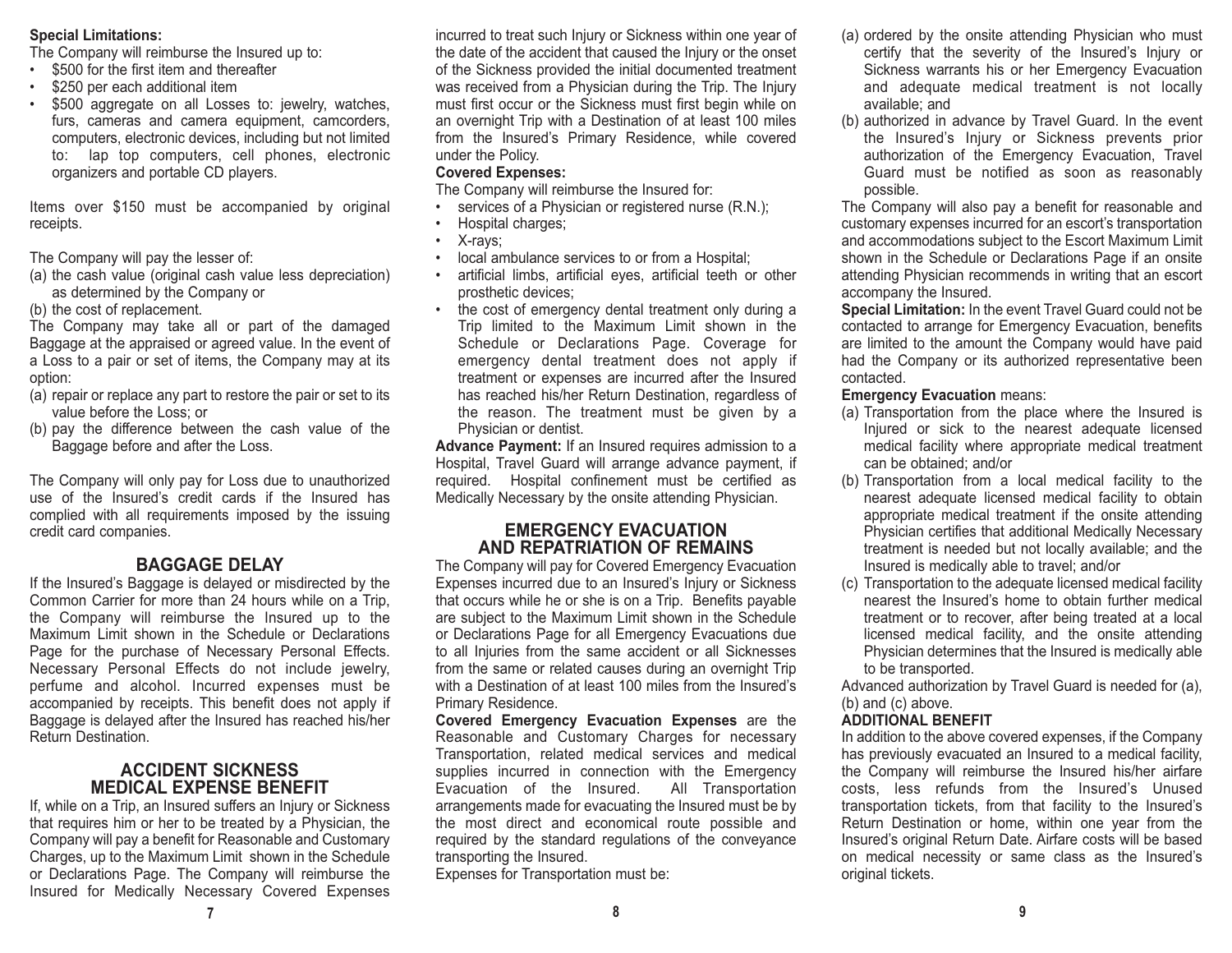#### **REPATRIATION OF REMAINS**

The Company will pay Repatriation Covered Expenses up to the Maximum Limit shown in the Schedule orDeclarations Page to return the Insured's body to the City of burial if he/she dies during the Trip.

**Repatriation Covered Expenses** include, but are not limited to, the reasonable and customary expenses for: (a) embalming;

- (b) cremation;
- (c) the most economical coffins or receptacles adequate for transportation of the remains; and
- (d) transportation of the remains, by the most direct and economical conveyance and route possible.

Travel Guard must make all arrangements and authorize all expenses in advance for this benefit to be payable.

**Special Limitation:** In the event the Company or the Company's authorized representative could not be contacted to arrange for Repatriation Covered Expenses, benefits are limited to the amount the Company would have paid had the Company or its authorized representative been contacted.

#### **ACCIDENTAL DEATH ANDDISMEMBERMENT**

The Company will reimburse the Insured for this benefit for one of the Losses shown in the Table of Losses below ifthe Insured is Injured other than while riding as a passenger in or boarding or alighting from or struck or run down by a certified passenger aircraft provided by a regularly scheduled airline or charter and operated by a properly certified pilot. The Loss must occur within 180 days of the date of the accident which caused Injury. The Company will pay the percentage shown below of the Maximum Limit shown in the Schedule or Declarations Page. The accident must occur while the Insured is on the Trip and is covered under the Policy.

If more than one Loss is sustained by an Insured as a result of the same accident, only one amount, the largest applicable to the Losses incurred, will be paid. The Company will not pay more than 100% of the Maximum Limit for all Losses due to the same accident.

#### **Table of Losses**

| Loss of | % of Maximum Limit |
|---------|--------------------|
|         |                    |
|         |                    |
|         |                    |
|         |                    |

| Either Hand or Foot and Sight of One Eye 100% |  |
|-----------------------------------------------|--|
|                                               |  |
|                                               |  |
|                                               |  |

"Loss" with regard to:

- (a) hand or foot means actual severance through or above the wrist or ankle joints; or
- (b) eye means entire and irrecoverable Loss of sight in that eye.

#### **EXPOSURE**

The Company will pay a benefit for covered Losses as specified above which result from an Insured being unavoidably exposed to the elements due to an accidental Injury during the Trip. The Loss must occur within 180 days after the event which caused the exposure.

#### **DISAPPEARANCE**

The Company will pay a benefit for Loss of life as specified above if the Insured's body cannot be located one year after a disappearance due to an accident during the Trip.

## **Section IIIDEFINITIONS**

**(Capitalized terms within this Certificate of Insurance are defined herein)**

*"Actual Cash Value"* means purchase price less depreciation.

*"Baggage"* means luggage, travel documents, and personal possessions; whether owned, borrowed or rented, taken by the Insured on the Trip.

*"Business Partner"* means a person who: (1) is involved with the Insured or the Insured's Traveling Companion in a legal partnership; and (2) is actively involved in the daily management of the business.

*"Children" or "Child"* means the Insured's natural, step, foster, adopted children or grandchildren of any age.

*"City"* means an incorporated municipality having defined borders and does not include the high seas, uninhabited areas or airspace.

*"Common Carrier"* means an air, land or sea conveyance operated under a license for the transportation of passengers for hire and for which the Insured's ticket was purchased through the Travel Supplier.

*"Company"* means National Union Fire Insurance Company of Pittsburgh, Pa.

*"Complications of Pregnancy"* means with respect to Emergency Evacuation and Accident Sickness Medical Expense Benefit and as shown on the enrollment form unmarried children or grandchildren of the Insured, including natural children from the moment of birth, children from a civil union and step, foster or adopted children from the moment of application for adoption or foster care, under age 25 and primarily dependent on the Insured for support and maintenance. However, the age limit does not apply to a child who: (1) otherwise meets the definition of children; and (2) is incapable of self-sustaining employment by reason of mental or physical incapacity. As otherwise used in this plan it means the Insured's natural, step, foster, adopted children or grandchildren of any age. *"Cruise"* means a vacation on a cruise ship.

*"Declarations Page"* means the document showing the Insured's travel arrangements and insurance benefits.

*"Departure Date"* means the date on which the Insured is originally scheduled to leave on his/her Trip. This date is specified in the travel documents.

*"Destination"* means any place where the Insured expects to travel to on his/her Trip as shown on the travel documents.

*"Domestic Partner"* means an opposite or a same-sex partner or a civil union partner who is at least 18 years of age and has met all of the following requirements for at least 6 months:

- (a) resides with the Insured or Family Member; and
- (b) shares financial assets and obligations with the Insured or Family Member.

The Company may require proof of the domestic partner relationship in the form of a signed and completed Affidavit of Domestic Partnership.

*"Eligible Person"* means a person who is a member of an eligible class of persons as described in the Description of Eligible Persons section of the Master Application.

*"Experimental or Investigative"* means treatments, devices or prescription medications which are recommended by a Physician, but are not considered by the medical community as a whole to be safe and effective for the condition for which the treatments, devices or prescription medications are being used. This includes any treatments, procedures, facilities, equipments, drugs, drug usage, devices or supplies not recognized as accepted medical practice, and any of those items requiring federal or other governmental agency approval not received at the time services are rendered.

*"Family Member"* means the Insured's, or Traveling Companion's spouse, civil union partner, Domestic Partner, Child, daughter-in-law, son-in-law, brother, sister, mother, father, grandparent, step-grandparent, grandchild, step-grandchild, step-child, step-brother, step-sister, stepparent, parent-in-law, brother-in-law, sister-in-law, aunt, step-aunt, uncle, step-uncle, niece, nephew, legal guardian, foster Child, ward, or legal ward.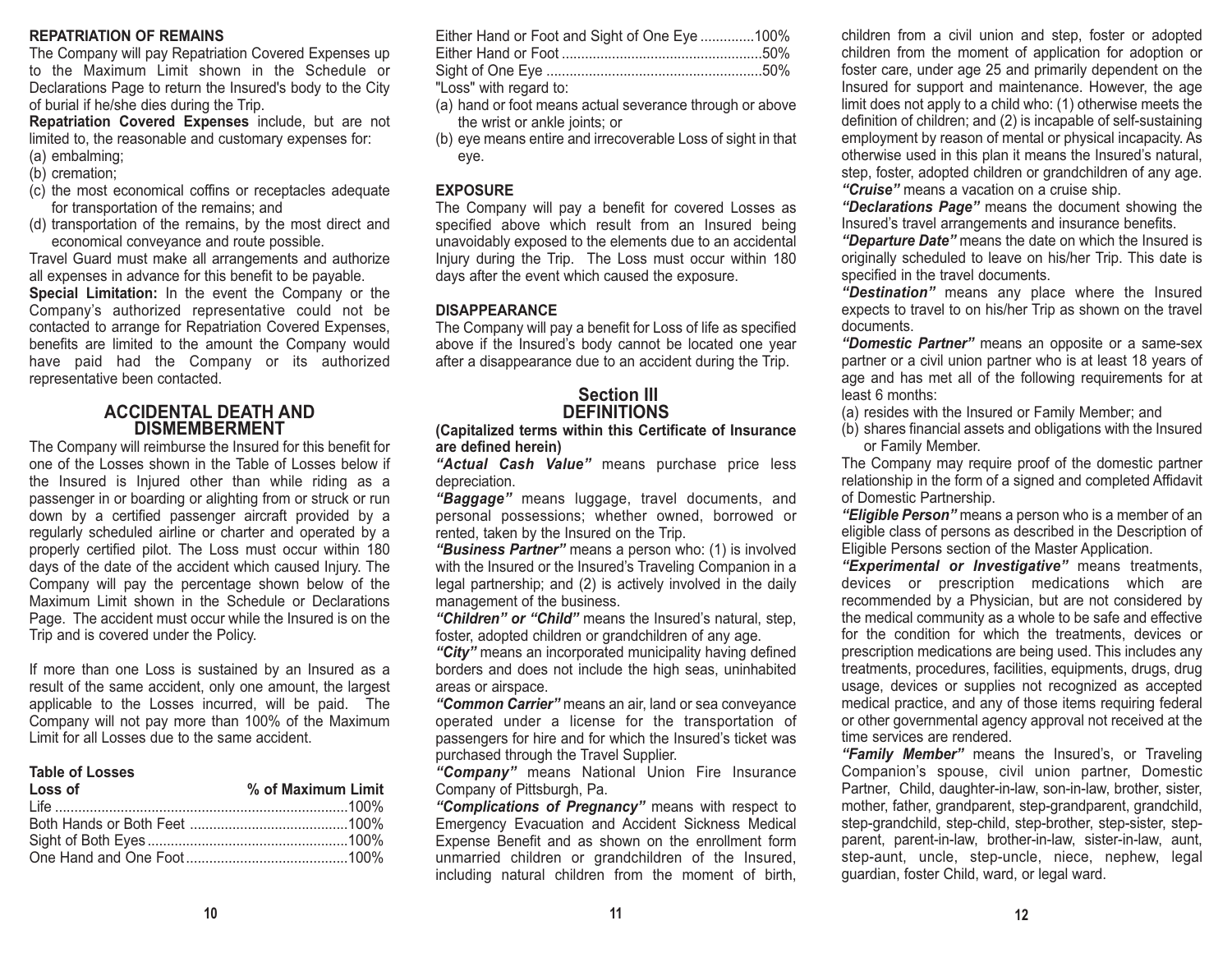*"Financial Default"* means the total cessation or partial suspension of operations due to insolvency, with or without the filing of a bankruptcy petition by a tour operator, Cruise line or airline.

*"Forfeited"* means the Insured's financial Loss of any whole or prorated prepaid, nonrefundable components of a Trip.

*"Hospital"* means a facility that:

- (a) is operated according to law for the care and treatment of sick or Injured people;
- (b) has organized facilities for diagnosis and surgery on its premises or in facilities available to it on a prearranged basis;
- (c) has 24 hour nursing service by registered nurses (R.N.'s); and
- (d) is supervised by one or more Physicians available at all times.

A hospital does not include:

- (a) a nursing, convalescent or geriatric unit of a hospital when a patient is confined mainly to receive nursing care;
- (b) a facility that is, other than incidentally, a clinic, a rest home, nursing home, convalescent home, home health care, or home for the aged; nor does it include any ward, room, wing, or other section of the hospital that is used for such purposes; or
- (c) any military or veterans hospital or soldiers home or any hospital contracted for or operated by any national government or government agency for the treatment of members or ex-members of the armed forces for whichno charge is normally made.

*"Hotel"* means any establishment used for the purpose of temporary, overnight lodging for which a fee is paid and reservations are required.

*"Inaccessible"* means an Insured cannot reach his/her Destination by the original mode of transportation.

*"Inclement Weather"* means any severe weather condition which delays the scheduled arrival or departure of a Common Carrier or prevents the Insured from reaching his/her Destination when traveling by a rented or owned vehicle.

*"Initial Trip Payment"* means the first payment made to the Insured's Travel Supplier toward the cost of the Insured's Trip.

*"Injury/Injured"* means a bodily injury caused by an accident occurring while the Insured's coverage under the Policy is in force and resulting directly and independently of disease or bodily infirmity. The injury must be verified by a Physician.

## *"Insured"* means an Eligible Person:

- (a) for whom any required enrollment form has been completed;
- (b) for whom any required plan cost has been paid;
- (c) for whom a Trip is scheduled; and
- (d) who is covered under the Policy.

*"Loss"* means Injury or damage sustained by the Insured as a consequence of one or more of the events against which the Company has undertaken to compensate the Insured.

*"Medically Necessary"* means that a treatment, service, or supply:

- (a) is essential for diagnosis, treatment, or care of the Injury or Sickness for which it is prescribed or performed;
- (b) meets generally accepted standards of medical practice;
- (c) is ordered by a Physician and performed under his or her care, supervision, or order; and
- (d) is not primarily for the convenience of the Insured, Physician, other providers or any other person.

*"Mental, Nervous or Psychological Disorder"* means a mental or nervous health condition including, but not limited to: anxiety, depression, neurosis, phobia, psychosis or any related physical manifestation.

*"Natural Disaster"* means a flood, hurricane, tornado, earthquake, volcanic eruption, fire, wildfire or blizzard that is due to natural causes.

*"Necessary Personal Effects"* means items, such as clothing and toiletry items, which are included in the Insured's Baggage and are required for the Insured's Trip. *"Normal Pregnancy or Childbirth"* means a pregnancy or childbirth that is free of complications or problems.

*"Physician"* means a licensed practitioner of medical, surgical, dental, services or the healing arts including accredited Christian Science Practitioner, acting within the scope of his/her license. The treating physician cannot be the Insured, a Traveling Companion, a Family Member, a Business Partner or retained by the Policyholder.

*"Primary Residence"* means an Insured's fixed, permanent and main home for legal and tax purposes.

*"Reasonable Additional Expenses"* means expenses for meals, taxi fares, essential telephone calls and lodging which are necessarily incurred as the result of a Trip Delay and which are not provided by the Common Carrier or any other party free of charge.

*"Reasonable and Customary Charges"* means expenses which:

(a) are charged for treatment, supplies, or medical services Medically Necessary to treat the Insured's condition;

- (b) do not exceed the usual level of charges for similar treatment, supplies or medical services in the locality where the expenses are incurred; and
- (c) do not include charges that would not have been made if no insurance existed. In no event will the Reasonableand Customary Charges exceed the actual amount charged.

*"Return Date"* means the date on which the Insured is scheduled to return to the point where the Trip started or to a different specified Return Destination. This date is specified in the travel documents.

*"Return Destination"* means the place to which the Insured expects to return from his/her Trip as shown in the enrollment form.

*"Schedule"* means the Schedule of Benefits which is shown at the beginning of the Certificate.

*"Sickness"* means an illness or disease diagnosed or treated by a Physician.

*"Strike"* means a stoppage of work which:

- (a) is announced, organized, and sanctioned by a labor union; and
- (b) interferes with the normal departure and arrival of a Common Carrier.

This includes work slowdowns and sickouts. The Insured'sTrip Cancellation coverage must be effective prior to when the strike is foreseeable. A strike is foreseeable on the datelabor union members vote to approve a strike.

*"Terrorist Incident"* means an act of violence by any person acting on behalf of or in connection with any organization which is generally recognized as having the intent to overthrow or influence the control of any government, that is deemed terrorism by the United States Government other than civil disorder or riot, that is not an act of war, declared or undeclared, that results in Loss of life or major damage to property.

*"Transportation"* means any land, sea or air conveyance required to transport the Insured during an Emergency Evacuation. Transportation includes, but is not limited to, air ambulances, land ambulances and private motor vehicles.

*"Travel Supplier"* means the tour operator, Hotel, rental company, Cruise line or airline that provides prepaid travel arrangements for the Insured's Trip.

*"Traveling Companion"* means a person or persons with whom the Insured has coordinated travel arrangements and intends to travel with during the Trip. A group or tour leader is not considered a traveling companion unless the Insured is sharing room accommodations with the group or tour leader.

*"Trip"* means a period of travel away from home to a Destination outside the Insured's City of residence; the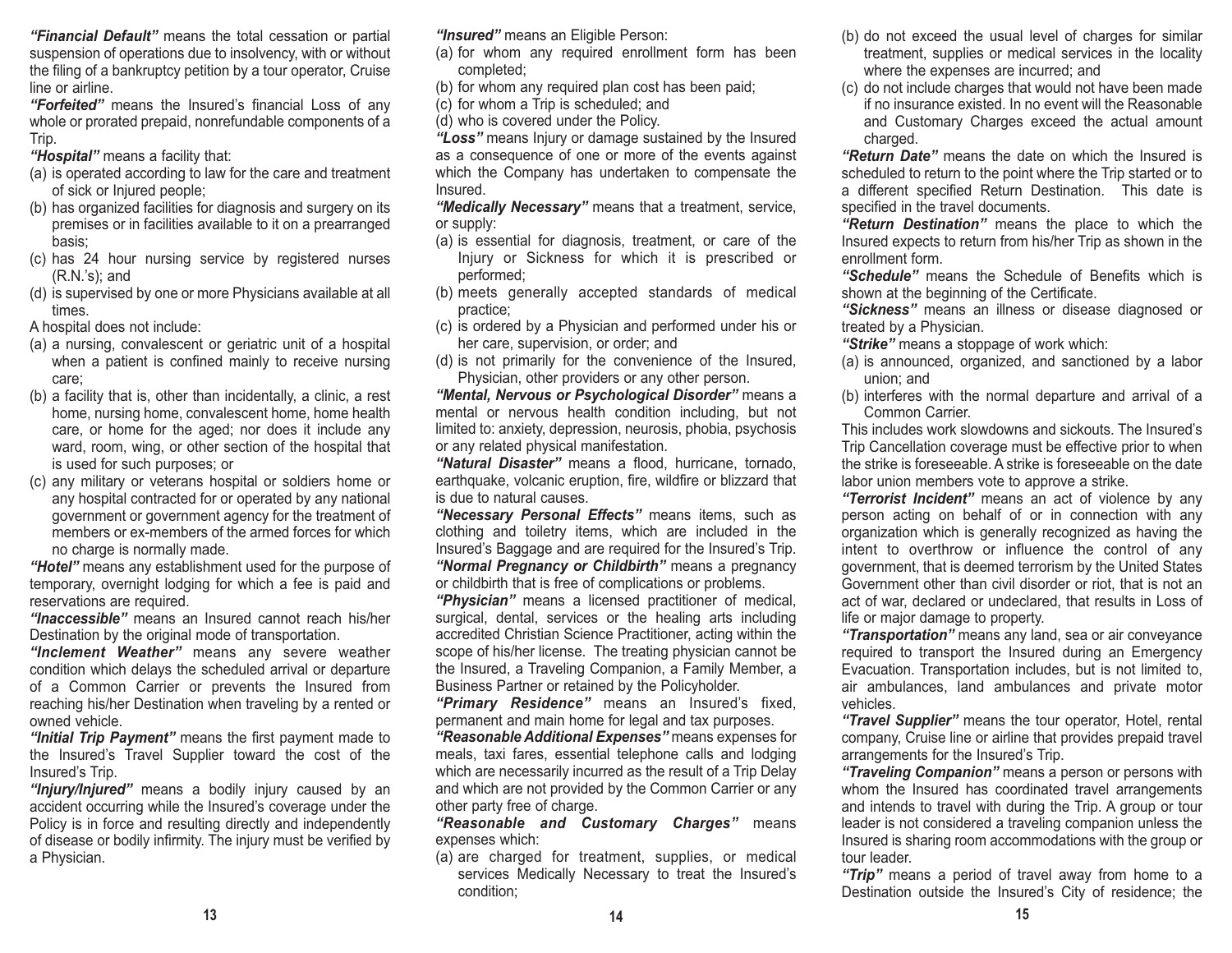purpose of the trip is business or pleasure and is not to obtain health care or treatment of any kind; the trip has defined Departure and Return Dates specified when the Insured applies; the trip does not exceed 30 days; travel is primarily by Common Carrier and only incidentally by private conveyance.

*"Trip Cost"* means the dollar amount of Trip payments or deposits paid by the Insured prior the Insured's Trip Departure Date and shown on any required enrollment form which is subject to cancellation penalties or restrictions. Trip cost will also include the cost of any subsequent prepaid payments or deposits paid by the Insured for the same Trip, after enrollment for coverage under this plan provided the Insured amends the enrollment form to add such subsequent payments or deposits and pays any required additional plan cost prior to the Insured's Departure Date.

*"Unforeseen"* means not anticipated or expected and occurring after the effective date of coverage.

*"Uninhabitable"* means (1) the building structure itself is unstable and there is a risk of collapse; (2) there is exterior or structural damage allowing elemental intrusion, such as rain, wind, hail or flood; (3) immediate safety hazards have yet to be cleared, such as debris or downed electrical lines; (4) the rental property is without electricity, gas, sewer service or water; or (5) the Destination is Inaccessible.

*"Unused"* means the Insured's financial Loss of any whole, partial or prorated prepaid, nonrefundable components of a Trip that are not depleted or exhausted.

#### **Section IV EXCLUSIONS AND LIMITATIONSGENERAL EXCLUSIONS**

This plan does not cover any loss caused by or resulting from:

- (a) intentionally self-inflicted Injury, suicide, or attempted suicide of the Insured, Family Member, Traveling Companion or Business Partner while sane or insane;
- (b) Normal Pregnancy or Childbirth, other than Unforeseen Complications of Pregnancy, or elective abortion of the Insured, a Traveling Companion or a Family Member;
- (c) participation in professional athletic events, motor sport or motor racing, including training or practice for the same;
- (d) mountaineering where ropes or guides are normally used. The ascent or descent of a mountain requiring the use of specialized equipment, including but not limited to pick-axes, anchors, bolts, crampons, carabineers and lead or top-rope anchoring equipment;
- (e) war or act of war, whether declared or not, participation in a civil disorder, riot or insurrection;
- (f) operating or learning to operate any aircraft, as student, pilot or crew;
- (g) air travel on any air-supported device, other than a regularly scheduled airline or air charter company;
- (h) commission of or attempt to commit a felony by the Insured;
- (i) Mental, Nervous or Psychological Disorder;
- (j) if the Insured's tickets do not contain specific travel dates (open tickets);
- (k) being under the influence of drugs or narcotics, unless administered upon the advice of a Physician or intoxication above the legal limit as defined and determined by the laws of the state where the Loss or the cause of the Loss was incurred;
- (l) any loss that occurs at a time when this coverage is not in effect;

(m)traveling for the purpose of securing medical treatment;

- (n) any Trip taken outside the advice of a Physician;
- (o) **PRE-EXISTING MEDICAL CONDITION EXCLUSION:** The Company will not pay for any loss or expense incurred as the result of an Injury, Sickness or other condition (excluding any condition from which death ensues) of an Insured, Traveling Companion, Business Partner or Family Member which, within the 60 day period immediately preceding and including the Insured's coverage effective date: (a) first manifested itself, worsened, became acute or had symptoms which would have prompted a reasonable person to seek diagnosis, care or treatment; (b) for which care or treatment was given or recommended by a Physician; (c) required taking prescription drugs or medicines, unless the condition for which the drugs or medicines are taken remains controlled without any change in the required prescription drugs or medicines.

#### **PRE-EXISTING MEDICAL CONDITION EXCLUSION WAIVER**

The Company will waive the pre-existing medical condition exclusion if the following conditions are met:

- (1) This plan is purchased with Initial Trip Payment;
- (2) The amount of coverage purchased equals all prepaid nonrefundable payments or deposits applicable to the Trip at the time of purchase and the costs of any subsequent arrangements added to the same Trip are insured with payment or deposit for any subsequent Trip arrangements;
- (3) All Insured's are medically able to travel when this plan cost is paid.

This coverage will be terminated and no benefits will be paid under this Pre-existing Medical Condition Exclusion Waiver coverage if the full costs of all prepaid, nonrefundable Trip arrangements are not insured.

#### *The following exclusions also apply to Trip Cancellation and Trip Interruption:*

Unless otherwise provided by this plan Benefits will not be provided for any loss resulting from:

- (a) travel arrangements canceled by an airline, Cruise line or tour operator, except as provided elsewhere in the plan;
- (b) changes in plans by the Insured, a Family Member or Traveling Companion for any reason;
- (c) financial circumstances of the Insured, a Family Member or a Traveling Companion;
- (d) any government regulation or prohibition;
- (e) an event which occurs prior to the Insured's coverage Effective Date;
- (f) failure of any tour operator, Common Carrier, person or agency to provide the bargained-for travel arrangements or to refund money due the Insured;
- (g) traveling for the purpose of securing medical treatment; (h) Financial Default.
- 

#### *The following exclusions apply to Baggage/Personal Effects and Baggage Delay:*

Benefits will not be provided for any Loss, or damage to, caused by:

- (a) animals, rodents, insects or vermin;
- (b) bicycles (except when checked with a Common Carrier);
- (c) motor vehicles, aircraft, boats, boat motors, ATV's and other conveyances;
- (d) artificial prosthetic devices, false teeth, any type of eyeglasses, sunglasses, contact lenses or hearing aids;
- (e) keys, notes, securities, accounts, currency, deeds, food stamps, bills, or other evidences of debt, or tickets;
- (f) money, stamps, stocks and bonds, postal or money orders;
- (g) property shipped as freight, or shipped prior to the Departure Date;
- (h) contraband, illegal transportation or trade;
- (i) items seized by any government, government official or customs official;
- (j) defective materials or craftsmanship;
- (k) normal wear and tear;
- (l) deterioration.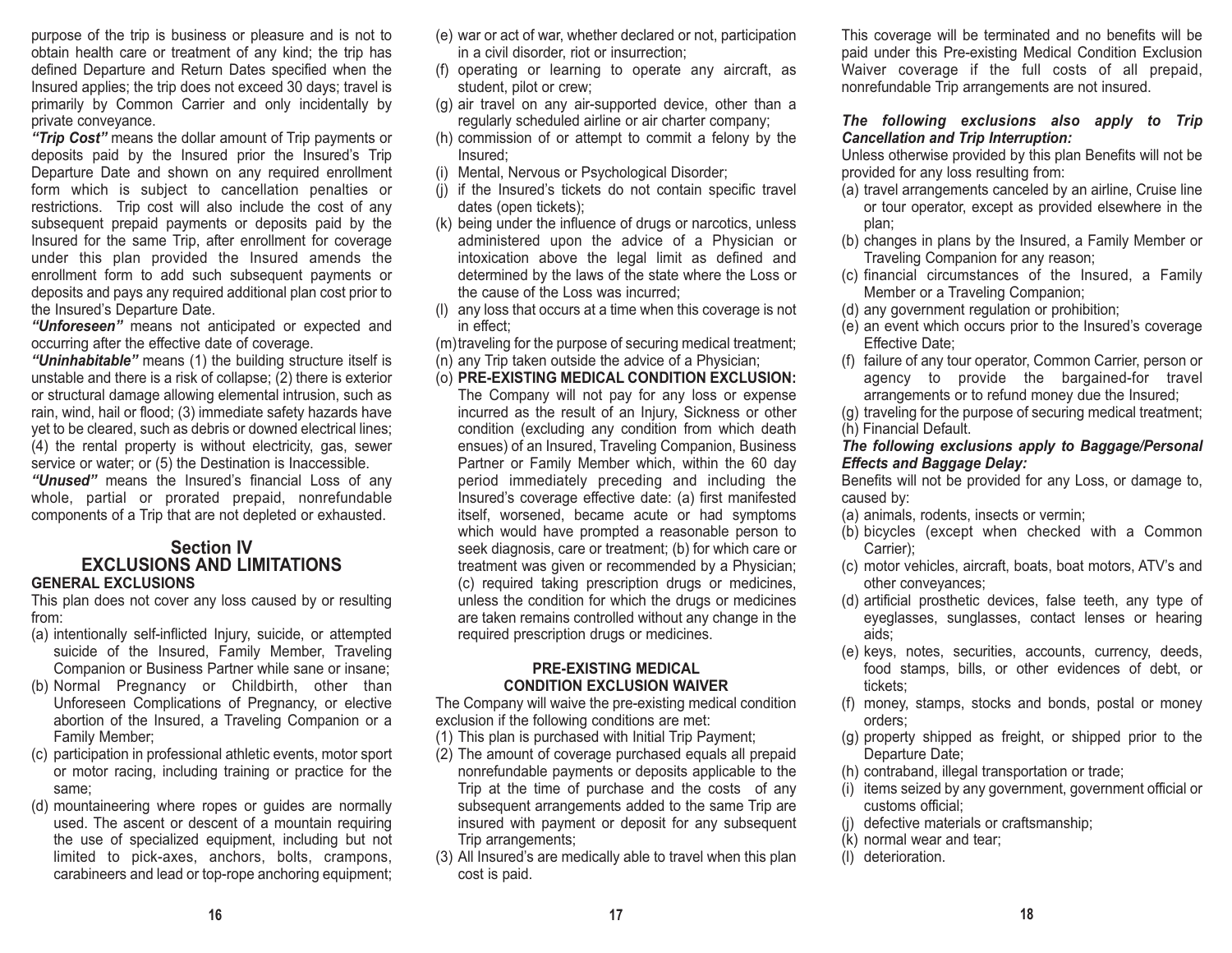#### *The following exclusions also apply to the Accident Sickness Medical Expense Benefit:*

Unless otherwise provided by this plan Benefits will not be provided for the following:

- (a) routine physical examinations;
- (b) mental health care;
- (c) replacement of hearing aids, eye glasses, contact lenses and sunglasses;
- (d) routine dental care;
- (e) any service provided by the Insured, a Family Member or Traveling Companion;
- (f) alcohol or substance abuse or treatment for the same;
- (g) Experimental or Investigative treatment procedures;
- (h) care or treatment which is not Medically Necessary, except for related reconstructive surgery resulting from trauma, infection or disease;
- (i) coverage for Trips less than 100 miles from the Insured's Primary Residence;
- (j) traveling for the purpose of securing medical treatment.

## *The following exclusions also apply to the Emergency Evacuation Benefit:*

Benefits will not be provided for the following:

- (a) coverage for Trips less than 100 miles from the Insured's Primary Residence;
- (b) traveling for the purpose of securing medical treatment. *The following exclusions also apply to Accidental Death and Dismemberment:*

Benefits will not be provided for the following:

- (a) Sickness or disease;
- (b) stroke or cerebrovascular accident or event, cardiovascular accident or event, myocardial infarction or heart attack, coronary thrombosis or aneurysm;
- (c) traveling for the purpose of securing medical treatment.

## **Section VPAYMENT OF CLAIMS**

**Claim Procedures: Notice of Claim:** The Insured must call Travel Guard as soon as reasonably possible, and be prepared to describe the Loss, the name of the company that arranged the Trip (i.e., tour operator, Cruise line, or charter operator), the Trip dates, purchase date and the amount that the Insured paid. Travel Guard will fill in the claim form and forward it to the Insured for his or her review and signature. The completed form should be returned to Travel Guard, PO Box 47, Stevens Point, WI 54481 (telephone 1.866.385.4839).

All accident, health, and life claims will be administered by AIG Claims Inc., in those states where it is licensed.

**Claim Procedures: Proof of Loss:** The claim forms must be sent back to Travel Guard no more than 90 days after a covered Loss occurs or ends, or as soon after that as is reasonably possible. All claims under the Policy must be submitted to Travel Guard no later than one year after the date of Loss or insured occurrence or as soon asreasonably possible. If Travel Guard has not provided claim forms within 15 days after the notice of claim, other proofs of Loss should be sent to Travel Guard by the date claim forms would be due. The proof of Loss should include written proof of the occurrence, type and amount of Loss, the Insured's name, the participating organization name, and policy number. The Insured must return all unused, nonrefundable tickets.

**Payment of Claims: When Paid:** Claims will be paid as soon as Travel Guard receives complete proof of Loss and verification of age.

**Payment of Claims: To Whom Paid:** Benefits are payable to the Insured who applied for coverage and paid any required plan cost. Any benefits payable due to that Insured's death will be paid to the survivors of the first surviving class of those that follow:

- (a) the beneficiary named by that Insured and on file with Travel Guard
- (b) to his/her spouse, if living. If no living spouse, then
- (c) in equal shares to his/her living children. If there are none, then
- (d) in equal shares to his/her living parents. If there are none, then
- (e) in equal shares to his/her living brothers and sisters. If there are none, then
- (f) to the Insured's estate.

If a benefit is payable to a minor or other person who is incapable of giving a valid release, the Company may pay up to \$3,000 to a relative by blood or connection by marriage who has assumed care or custody of the minor or responsibility for the incompetent person's affairs. Any payment the Company makes in good faith fully discharges the Company to the extent of that payment.

Accident Sickness Medical Expense and Emergency Evacuation benefits may be payable directly to the provider. However, the provider: (a) must comply with the statutory provision for direct payment; and (b) must not have been paid from any other sources.

**Trip Cancellation and Trip Interruption Proof of Loss:** The Insured must provide Travel Guard documentation of the cancellation or interruption and proof of the expenses incurred. The Insured must provide proof of payment for the Trip such as canceled check or credit card statements, proof of refunds received, copies of applicable tour operator or Common Carrier cancellation policies, and any

other information reasonably required to prove the Loss. Claims involving Loss due to Sickness, Injury, or death require signed patient (or next of kin) authorization to release medical information and an attending Physician's statement. The Insured must provide Travel Guard with all unused air, rail, cruise or other tickets if he/she is claiming the value of those unused tickets.

**Trip Delay Proof of Loss:** The Insured must provide Travel Guard documentation of the delay from the airline, Cruise line, etc., as to the reason for the delay and proof of the expenses incurred. The Insured must provide Travel Guard with all original receipts, copies of receipts or a list of the expenses incurred that gives the amount paid, what the payment was for, and the date of the payment. Claims involving Loss due to Sickness, Injury or death require signed patient (or next of kin) authorization to release medical information and an attending Physician's statement.

**Baggage and Personal Effects Proof of Loss:** The Insured must: (a) report theft Losses to police or other local authorities as soon as possible; (b) take reasonable steps to protect his/her Baggage from further damage and make necessary and reasonable temporary repairs; (The Company will reimburse the Insured for those expenses. The Company will not pay for further damage if the Insured fails to protect his/her Baggage); (c) allow the Company to examine the damaged Baggage and/or the Company may require the damaged item to be sent in the event of payment; (d) send sworn proof of Loss as soon as possible from date of Loss, providing amount of Loss, date, time, and cause of Loss, and a complete list of damaged or lost items and (e) in the event of theft or unauthorized use of the Insured's credit cards, the Insured must notify the credit card company immediately to prevent further unlawful activity.

**Baggage Delay Proof of Loss:** The Insured must provide documentation of the delay or misdirection of Baggage by the Common Carrier and receipts for the Necessary Personal Effects purchases.

#### **The following provisions apply to Baggage/Personal Effects and Baggage Delay:**

**Notice of Loss.** If the Insured's property covered under the Policy is lost or damaged, the Insured must:

- (a) notify Travel Guard as soon as possible;
- (b) take immediate steps to protect, save and/or recover the covered property;
- (c) give immediate notice to the carrier or bailee who is or may be liable for the Loss or damage;
- (d) notify the police or other authority in the case of robbery or theft within 24 hours.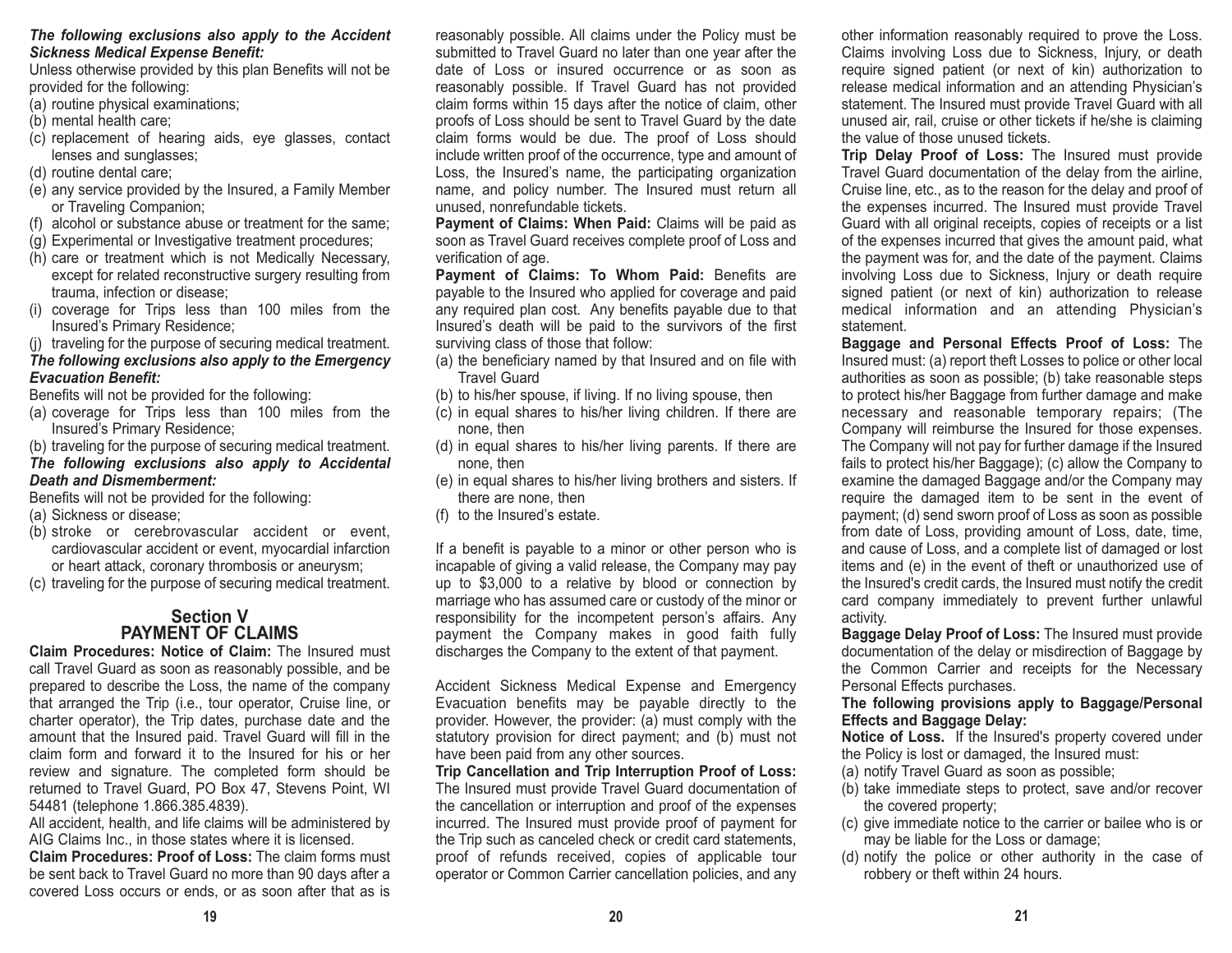**Proof of Loss.** The Insured must furnish Travel Guard with proof of Loss. Proof of Loss includes police or other local authority reports or documentation from the appropriate party responsible for the Loss. It must be filed within 90 days from the date of Loss. Failure to comply with these conditions shall not invalidate any claims under the Policy.

**Settlement of Loss.** Claims for damage and/or destruction shall be paid immediately after proof of the damage and/or destruction is presented to Travel Guard. Claims for lost property will be paid after the lapse of a reasonable time if the property has not been recovered. The Insured must present acceptable proof of Loss and the value.

**Valuation.** The Company will not pay more than the Actual Cash Value of the property at the time of Loss. At no time will payment exceed what it would cost to repair or replace the property with material of like kind and quality.

**Disagreement Over Size of Loss.** If there is a disagreement about the amount of the Loss, either the Insured or the Company can make a written demand for an appraisal. After the demand, the Insured and the Company each select their own competent appraiser. After examining the facts, each of the two appraisers will give an opinion on the amount of the Loss. If they do not agree, they will select an arbitrator. Any figure agreed to by 2 of the 3 (the appraisers and the arbitrator) will be binding. The appraiser selected by the Insured is paid by the Insured. The Company will pay the appraiser it chooses. The Insured will share with the Company the cost for the arbitrator and the appraisal process. Any arbitration shall proceed in accordance with the Arbitration provision in the General Provisions section.

**Benefit to Bailee.** This insurance will in no way inure directly or indirectly to the benefit of any carrier or other bailee.

**Accident Sickness Medical Expense, Emergency Evacuation & Repatriation of Remains and Accidental Death and Dismemberment Proof of Loss:** The Insuredmust provide Travel Guard with: (a) all medical bills and reports for medical expenses claimed; and (b) a signed patient authorization to release medical information to Travel Guard.

**The following provision applies to Trip Cancellation, and Interruption, Baggage Delay, Baggage/Personal Effects, Accident Sickness Medical Expense, Emergency Evacuation & Repatriation of Remains:**

**Subrogation** - To the extent the Company pays for a Loss suffered by an Insured, the Company will take over the rights and remedies the Insured had relating to the Loss.

This is known as subrogation. The Insured must help the Company preserve its rights against those responsible for its Loss. This may involve signing any papers and taking any other steps the Company may reasonably require. If the Company takes over an Insured's rights, the Insured must sign an appropriate subrogation form supplied by the Company.

As a condition to receiving the applicable benefits listed above, as they pertain to this Subrogation provision, the Insured agrees, except as may be limited or prohibited by applicable law, to reimburse the Company for any such benefits paid to or on behalf of the Insured, if such benefits are recovered, in any form, from any Third Party or Coverage.

The Company will not pay or be responsible, without its written consent, for any fees or costs associated with the pursuit of a claim, cause of action or right by or on behalf of an Insured or such other person against any Third Party or Coverage.

**Coverage** - as used in this Subrogation section, means no fault motorist coverage, uninsured motorist coverage, underinsured motorist coverage, or any other fund or insurance policy (except coverage provided under the Policy to which this Certificate of Insurance is attached) and any fund or insurance policy providing the Policyholder with coverage for any claims, causes of action or rights the Insured may have against the Policyholder.

**Third Party** - as used in this Subrogation section, means any person, corporation or other entity (except the Insured, the Policyholder and the Company).

#### **Section VIGENERAL PROVISIONS**

**Acts of Agents.** No agent or any person or entity has authority to accept service of the required proof of loss or demand arbitration on the Company's behalf nor to alter, modify or waive any of the provisions of the Policy.

**Company's Recovery Rights.** In the event of a payment under the Policy, the Company is entitled to all rights of recovery that the Insured, or the person to whom payment was made, has against another. The Insured must sign and deliver to the Company any legal papers relating to that recovery, do whatever is necessary to help the Company exercise those rights, and do nothing after the loss to harm the Company's rights. When an Insured has been paid benefits under the Policy but also recovers from another policy, the amount recovered from the other policy shall be held in trust for the Company by the Insured and reimbursed to the Company the extent of the Company's payment.

**Physical Examination and Autopsy.** The Company at its own expense has the right and opportunity to examine the person of any Insured whose Loss is the basis of claim under the Policy when and as often as it may reasonably require during the pendency of the claim and to perform an autopsy in case of death where it is not forbidden by law. **Beneficiary Designation and Change.** The Insured's beneficiaries are the persons designated by the Insured and on file with Travel Guard or the beneficiaries as shownin the Payment of Claim: To Whom Paid provision.

An Insured over the age of majority and legally competent may change his or her beneficiary designation at any time, without the consent of the designated beneficiaries, unless an irrevocable designation has been made, by providing Travel Guard with a written request for change. When the request is received, whether the Insured is then living or not, the change of beneficiary will relate back to and take effect as of the date of execution of the written request, but without prejudice to the Company on account of any payment made by it prior to receipt of the request.

**Assignment.** An Insured may not assign any of his or her rights, privileges or benefits under the Policy.

**Misstatement of Age.** If premiums for the Insured are based on age and the Insured has misstated his or her age, there will be a fair adjustment of premiums based on his or her true age. If the benefits for which the Insured is insured are based on age and the Insured has misstated his or her age, there will be an adjustment of said benefit based on his or her true age. The Company may require satisfactory proof of age before paying any claim.

**Legal Actions.** No action at law or in equity may be brought to recover on the Policy prior to the expiration of 60 days after written proof of Loss has been furnished in accordance with the requirements of the Policy. No such action may be brought after the expiration of 3 years after the time written proof of loss is required to be furnished.

**Arbitration.** THE PROCEDURE IS VOLUNTARY -THATBOTH PARTIES TO THE CONTRACT MUST MUTUALLYAGREE TO THE ARBITRATION PROCEDURES, AND - THAT AN ARIBTRATION CLAUSE IS NOT ASUBSTITUTE FOR THE INSUREDS RIGHT TOMAINTAIN A LEGAL ACTION IF HE SO DESIRES AND INNO WAY AFFECTS OR LIMITS A PERSONS ABILITY TOTAKE LEGAL ACTION IN A COURT OF LAW PRIOR TOVOLUNTARILY ENTERING INTO ANARBITRATIONPROCEEDINGS, AND -WHETHER THE DECISION OF THE ARBITRATOR IS BINDING ON THEPARTIES IN ACCORDANCE WITH UNIFORMARBITRATION ACT (710 ILCS 5/1 ET SEQ.). AN ARBITRATION PROVISION MAY BE BINDING UPON